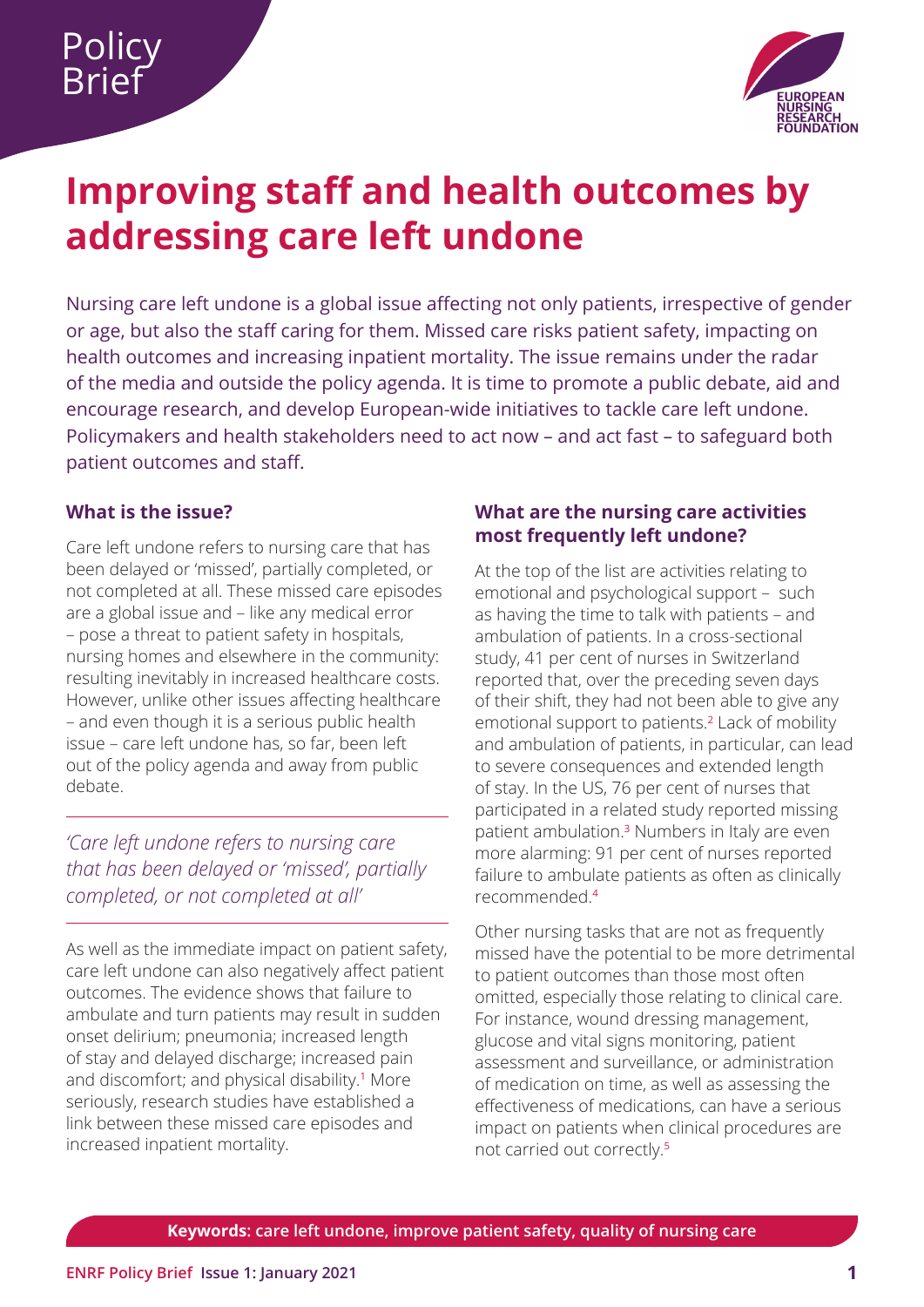#### **What causes care to be left undone?**

One of the most documented causes of care left undone is staffing levels. In the US, hours worked per patient day were found to be a significant (inverse) predictor of care left undone, and an increase in one hour per patient day was found to reduce instances of it.<sup>6</sup> The same evidence was also found in paediatric hospitals,<sup>7</sup> which implies that this issue affects all patients irrespective of age. Evidence points to missed care episodes occurring more frequently when nurses are caring for more patients. In one study, it increased by 26 per cent when nurses were caring for more than 11.5 patients, compared with nurses looking after six or fewer patients.<sup>8</sup>

Overtime work has also been linked to care activities left undone, along with poor and failing patient safety levels.<sup>9</sup> This evidence was reflected in the EU-funded Nurse Forecasting in Europe (RN4CAST) study, which collected evidence from 12 European countries: Belgium, England, Germany, Finland, Greece, Ireland, the Netherlands, Norway, Poland, Spain, Sweden and Switzerland. Although there is still an ongoing debate over the causal link between staffing levels and outcomes, there is mounting evidence that care left undone negatively affects patient outcomes and can compromise their safety.

# *'In the US, hours per patient day were found to be a significant predictor of care left undone'*

Staff composition, or skill mix, also has an impact. Although empirical evidence is not as ample, the few existing studies are concordant: adding support workers to the workforce does not necessarily lower care left undone and may even increase it.<sup>10</sup>

However, care left undone cannot be attributed to one single factor; it is dependent on multiple causes. The impact of work pressure deriving from patient acuity was found to be a relevant driver, which escalates further as populations age and the demand for healthcare services increases.

In addition, staffing issues related to high patient-to-nurse ratios; inadequate skill mixes in nursing teams; communication tensions between health professionals; changing workloads across shifts; and poor support from colleagues have all been highlighted as factors impacting on care left undone.

Overall, evidence suggests missed care episodes arise out of structural issues, such as organisational, societal and political ones, as well as out-of-agency issues: poor communication and prioritisation, inadequate decision-making skills and lack of motivation all have an impact. Therefore, a transdisciplinary approach is needed.<sup>11</sup>

*'Studies show that there is a connection between care left undone and patient falls, nosocomial infections, pressure ulcers, critical incidents and medication errors'*

#### **What is the impact of care left undone?**

There are two groups who are vulnerable to the dangers of care left undone: both patients and nurses. In the case of patients, studies show that there is a connection between care left undone and patient falls, nosocomial infections, pressure ulcers, critical incidents and medication errors.<sup>12</sup>

As mentioned earlier, there is evidence of a link between care left undone and inpatient mortality. One study showed that an increase in a nurse's workload by one patient was associated with a 7 per cent increase in the odds of a patient dying within 30 days of admission, while a 10 per cent increase in missed nursing care would lead to a 16 per cent increase in mortality.<sup>13</sup> A similar study conducted in Switzerland corroborated these findings: patients treated in hospitals with higher levels of care left undone were 51 per cent more likely to die compared to those treated in hospitals with lower levels of missed care episodes. The odds of dying also correlated strongly with patient-to-nurse ratios, with hospitals that have a high patient-to-nurse ratio registering a 37 per cent higher risk of death,<sup>14</sup> controlling for the case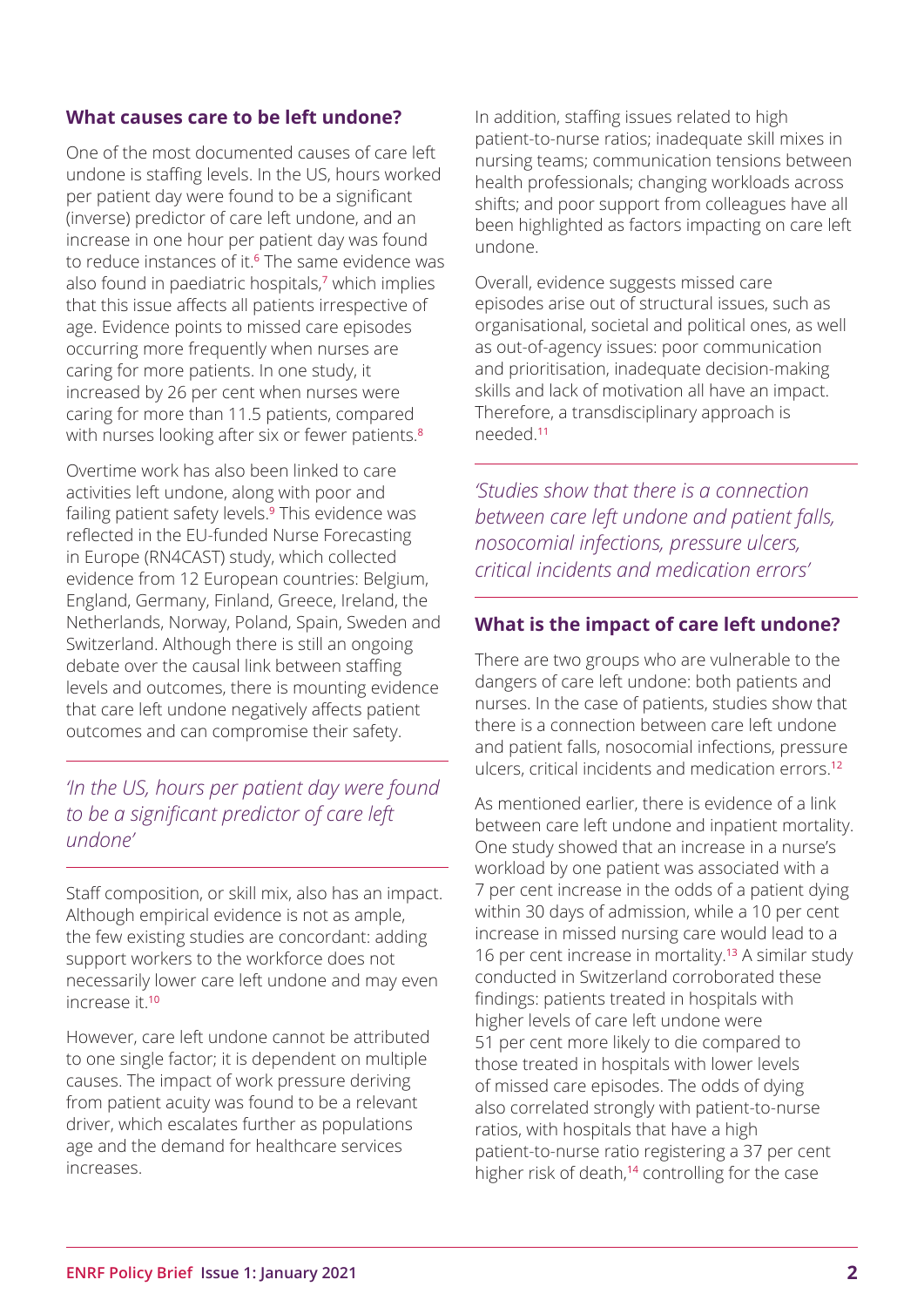mix. In short, care left undone diminishes patient safety significantly and has a strong and negative impact on patient outcomes<sup>15</sup> and patient satisfaction<sup>16</sup>

However, patients are not the only ones affected by care left undone. Health professionals – nurses, in particular – are affected, too. Besides being a predictor of job (dis)satisfaction,<sup>17</sup> missed care episodes also contribute to a higher desire to leave posts and, therefore, to high levels of job turnover; posing significant challenges to healthcare managers and health institutions. This issue is not gender neutral: feminised workforces registered lower turnover rates, meaning that men are the first to leave.<sup>18</sup>

### **What tools can be used to monitor care left undone?**

Several tools have been developed in the last decade to measure and study care left undone, although most of these collect data retrospectively and are based on perceptions of health professionals rather than clinical data. Tools such as the Basel Extent of Rationing of Nursing Care,<sup>19</sup> the Missed Nursing Care Survey<sup>20</sup> or the RN4CAST study<sup>21</sup> collect information typically reported by nurses, patients or both that can be used to speculate on the level of care left undone. Real-time tools and indicators, based on smart devices, the internet of things (IoT) and beds with monitoring capabilities would facilitate and improve the monitoring of indicators of care left undone, and allow for immediate action for the most urgent cases.

# **Why is it important to put care left undone at the top of the policy agenda?**

Ensuring that all the necessary healthcare is provided to those in need improves health outcomes, but also increases the efficiency of health spending and the wellbeing of the population. It contributes to reduced absenteeism and longer working lives, resulting in higher lifetime incomes.

Almost all European countries are facing ageing populations, whose future health needs will soon exert even more pressure on healthcare systems. Care left undone is, therefore, particularly worrying in the European context. If inpatients do not receive the care they need, the probability of a readmission or an extended hospital stay increases; further aggravating the pressure on healthcare providers.

Having its roots in structural and agency factors, care left undone can be mitigated by those working in the system and by stakeholders, provided everyone is aware of the problem, the right policies are put in place and the issue is discussed openly.

*'If inpatients do not receive the care they need, the probability of a readmission or an extended hospital stay increases'*

## **What has the European Union done so far?**

Research studies indicate that care left undone is prevalent across European countries and some initiatives have been pursued to improve our understanding of these missed care episodes. The H2020 project RN4CAST has provided important data for studying care left undone and has highlighted the link between the level of the education of nurses and patient mortality in hospitals. At the same time, RANCARE, a research project funded by the COST Action, has also been making significant advances, including in making healthcare managers, policy makers, other health stakeholders and the public aware of the importance of this issue.

Notwithstanding these efforts, a policy window now needs to be created to address these challenges to safeguard both patients and nurses.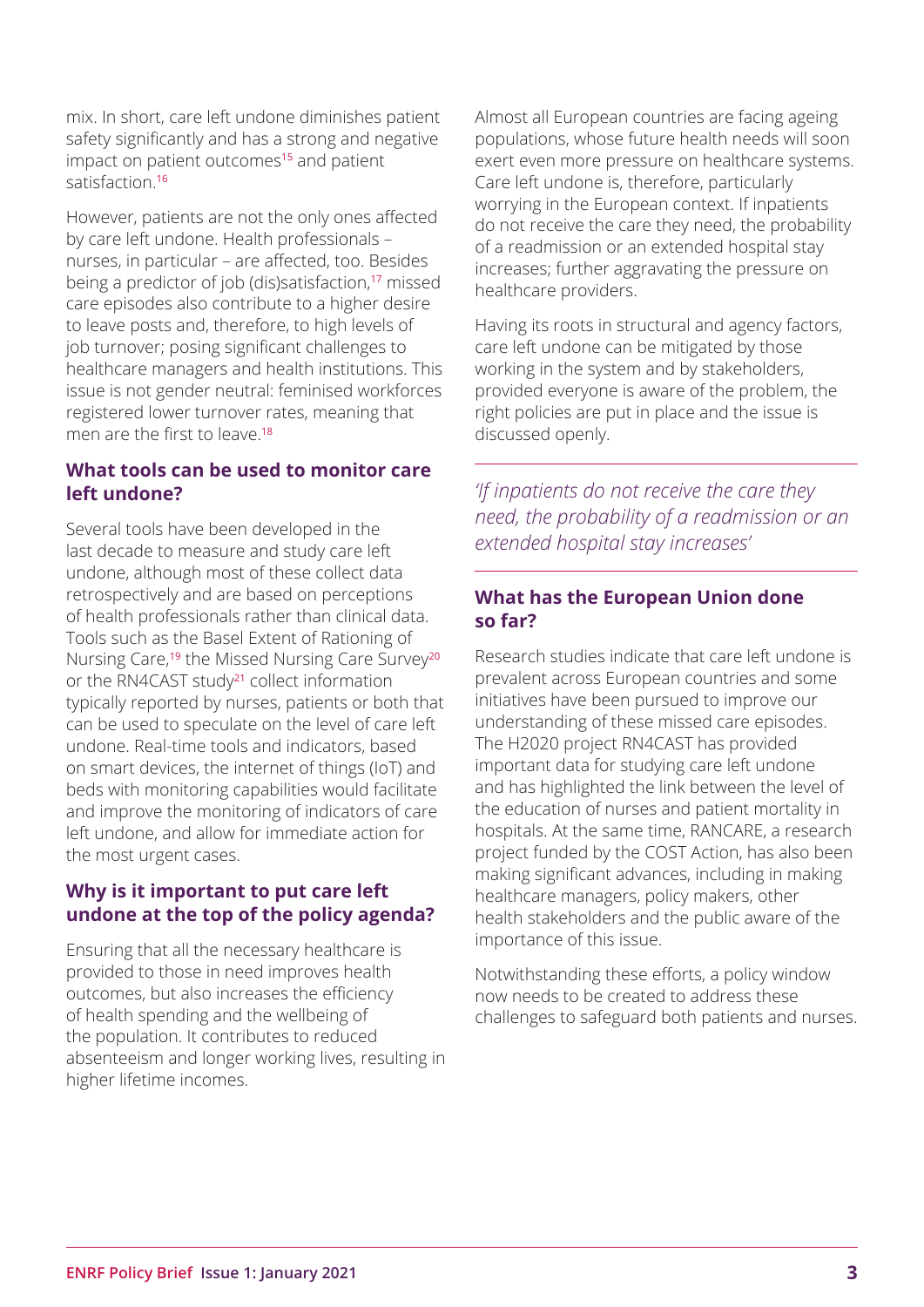#### <span id="page-3-0"></span>**References**

- [1](#page-0-0) Recio-Saucedo A, Dall'Ora C, Maruotti A, et al 2018. 'What impact does nursing care left undone have on patient outcomes?' Review of the literature. *J Clin Nurs*, 27: 2248– 59.
- [2](#page-0-0) Schubert M, Ausserhofer D, Desmedt M, Schwendimann R, Lesaffre E, Li B and De Geest S 2013. 'Levels and correlates of implicit rationing of nursing care in Swiss acute care hospitals – a cross Sectional Study'. *International Journal of Nursing Studies*, 50(2): 230–39. doi:10.1016/j.ijnurstu.2012.09.016.
- [3](#page-0-0) Kalisch BJ, Tschannen D, Lee H and Friese CR 2011. 'Hospital variation in missed nursing care'. *American Journal of Medical Quality*, 26 (4): 291–9. doi:10.1177/1062860610395929.
- [4](#page-0-0) Palese A, Ambrosi E, Prosperi L, Guarnier A, Barelli P, Zambiasi P, Allegrini E, et al 2015. 'Missed nursing care and predicting factors in the Italian medical care setting'. *Internal and Emergency Medicine*, 10(6). Springer Milan: 693–702. doi:10.1007/s11739- 015-1232-6.
- [5](#page-0-0) Griffiths P, Recio-Saucedo A, Dall'Ora C, Briggs J, Maruotti A, Meredith P, Smith GB and Ball J 2018. 'The association between nurse staffing and omissions in nursing care: a systematic review'. *Journal of Advanced Nursing*, 74 (7): 1474–87. doi:10.1111/jan.13564.
- Kalisch BJ, Tschannen D and Hee Lee K 2011. 'Do staffing levels predict missed nursing care?' *International Journal for Quality in Health Care*, 23 (3): 302–8.
- 7 Lake ET, de Cordova PB, Barton S, Singh S, D Agosto P, Ely B, Roberts KE and Aiken LH 2017. 'Missed nursing care in pediatrics'. *Hospital Pediatrics*, 7(7): 378–84. doi:10.1542/ hpeds.2016-0141.
- 8 Griffiths P, Ball I, Drennan I, James L, Jones J, Recio A and Simon M 2014. 'The association between patient safety outcomes and nurse/healthcare assistant skill mix and staffing levels and factors that may influence staffing requirements'. University of Southampton.
- 9 Griffiths P, Dall'Ora C, Simon M, Ball J, Lindqvist R, Rafferty AM, Schoonhoven L, Tishelman C, Aiken LH and For the RN4CAST Consortium 2014. 'Nurses' shift length and overtime working in 12 European countries: the association with perceived quality of care and patient safety'. *Medical Care*, 52(11): 975–81. doi:10.1097/MLR.0000000000000233.
- 10 Ball JE, Griffiths P, Rafferty AM, Lindqvist R, Murrells T and Tishelman C 2016. 'A cross-sectional study of 'care left undone' on nursing shifts in hospitals'. *Journal of Advanced Nursing*, 72(9): 2086–97. doi:10.1111/jan.12976.
- 11 Jones T, Willis E, Amorim-Lopes M and Drach-Zahavy A 2019. 'Advancing the science of unfinished nursing care: exploring the benefits of cross-disciplinary knowledge exchange, knowledge integration and transdisciplinarity'. *Journal of Advanced Nursing*, 75(4): 905–17. doi:10.1111/jan.13948.
- 12 Schubert M, Glass TR, Clarke SP, Aiken LH, Schaffert-Witvliet B, Sloane DM and De Geest S 2008. 'Rationing of nursing care and its relationship to patient outcomes: the Swiss extension of the International Hospital Outcomes Study'. *International Journal for Quality in Health Care*, 20(4): 227–37. doi:10.1093/intqhc/mzn017.
- 13 Ball E, Bruyneel L, Aiken LH, Sermeus W, Sloane DM, Rafferty AM, Lindqvist R, Tishelman C and Griffiths P 2018. 'Post-operative mortality, missed care and nurse staffing in nine countries: a cross-sectional study'. *International Journal of Nursing Studies*, 78: 10–15. doi:10.1016/j.ijnurstu.2017.08.004.
- 14 Schubert M, Clarke SP, Aiken LH, and De Geest S 2012. 'Associations between rationing of nursing care and inpatient mortality in Swiss hospitals'. *International Journal for Quality in Health Care*, 24 (3): 230–8. doi:10.1093/intqhc/mzs009.
- 15 Papastavrou E, Andreou P and Efstathiou G 2014. 'Rationing of nursing care and nurse–patient outcomes: a systematic review of quantitative studies'. *International Journal of Health Planning and Management*, 29(1): 3–25. doi:10.1002/hpm.2160.
- 16 Lake ET, Germack HD and Kreider Viscardi HD 2016. 'Missed nursing care is linked to patient satisfaction: a cross-sectional study of US hospitals'. *BMJ Quality & Safety*, 25 (7): 535–43. doi:10.1136/bmjqs-2015-003961.
- 17 Kalisch B, Tschannen D and Lee H 2011. 'Does missed nursing care predict job satisfaction?' *Journal of Healthcare Management*, 56(2): 117–31–discussion132–3.
- 18 Tschannen D, Kalisch BJ and Hee Lee K 2010. 'Missed nursing care: the impact on intention to leave and turnover'. *Can J Nurs Res*, 42(4): 22–39.
- 19 Schubert M, Glass TR, Clarke SP, Schaffert-Witvliet B and De Geest S 2007. 'Validation of the Basel Extent of Rationing of Nursing Care Instrument'. *Nursing Research*, 56(6): 416–24. doi:10.1097/01.NNR.0000299853.52429.62.
- 20 Kalisch BJ and Williams RA 2009. 'Development and psychometric testing of a tool to measure missed nursing care'. *JONA: Journal of Nursing Administration*, 39(5): 211–19. doi:10.1097/ NNA.0b013e3181a23cf5.
- 21 RN4CAST consortium, Sermeus W, Aiken LH, Van den Heede K, Rafferty AM, Griffiths P, Moreno-Casbas MT, et al 2011. 'Nurse Forecasting in Europe (RN4CAST): rationale, design and methodology'. *BMC Nursing*, 10(1): 1984. doi:10.1186/1472-6955- 10-6.

#### **Acknowledgements**

This briefing was developed with the help of Paul De Raeve and Mário Amorim Lopes in the context of a Short-Term Scientific Mission of RANCARE – Missed nursing care COST Action 15208, to explore this under-researched topic, and to provide ethical reflection and analysis of the topic. Missed nursing care COST Action aims to engage with policymakers and raise awareness on the topic, its determinants and impact on the welfare of the population. For more information, see [www.cost.eu/actions/CA15208](https://www.cost.eu/actions/CA15208).